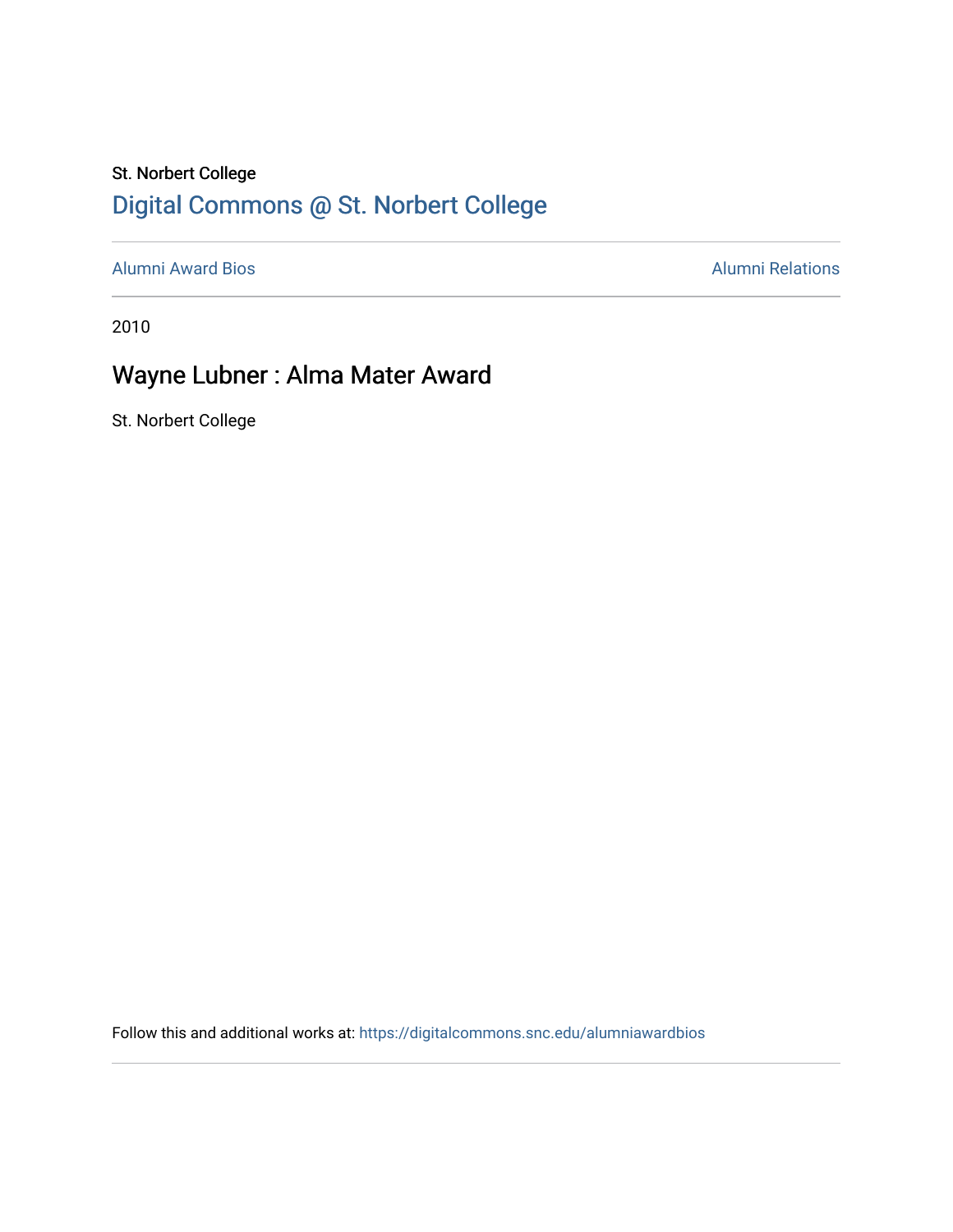

<span id="page-1-0"></span>Q [Academics](https://www.snc.edu/academics) [Admission](https://www.snc.edu/admission) [Campus Life](https://www.snc.edu/campuslife) [Living Norbertine](https://www.snc.edu/livingnorbertine) [Athletics](https://www.snc.edu/athletics) [About](https://www.snc.edu/about)

**IST. NORBER** 

[Alumni](https://www.snc.edu/alumni/) [Alumni Awards](https://www.snc.edu/alumni/awards/) 2010 Alma Mater Award



The office of alumni and parent relations is your gateway back to SNC. Allow us to help you stay connected to campus and to your fellow alums.

# [Alumni](https://www.snc.edu/alumni/index.html)

[Events & Reunions](https://www.snc.edu/alumni/event/index.html) [Behind the Arch](https://www.snc.edu/alumni/event/behindthearch/) [Benefits and Services](https://www.snc.edu/alumni/benefits.html) [Get Involved](https://www.snc.edu/alumni/getinvolved.html) [Give to SNC](http://giving.snc.edu/) [Alumni Awards](https://www.snc.edu/alumni/awards/index.html) [Past Recipients](https://www.snc.edu/alumni/awards/recipients.html) [Knight Lights](https://www.snc.edu/alumni/knightlights/index.html) [Alumni-Owned](https://www.snc.edu/alumni/directory/index.html) [Businesses Network](https://www.snc.edu/alumni/directory/index.html) [Alumni Board](https://www.snc.edu/alumni/alumniboard.html) [Student Alumni](https://www.snc.edu/alumni/saa.html) [Ambassadors](https://www.snc.edu/alumni/saa.html)

[Staff](https://www.snc.edu/alumni/contactus.html)

# 2010 Alma Mater Award



### Wayne Lubner '71

There is no question that Wayne Lubner is an outstanding St. Norbert College alumnus and a tremendous blessing to the Green Bay community. The facts speak for themselves: He is an accomplished businessman, having worked for 36 years in a variety of leadership roles for Schneider National, and he is a servant to the community, having volunteered tirelessly on behalf of numerous organizations, including St. Norbert College. What the data doesn't show is the personal impact he's had on people. And that may be his most notable accomplishment of all.

Wayne graduated from St. Norbert College in 1971 with a bachelor's degree in business administration. He then served two years in Vietnam as a second lieutenant in the U.S. Army. Upon his return, he married his

college sweetheart, Terese (Emer) Lubner '74, and began work at Schneider National. Wayne became a trusted leader during his many years with the company, serving as a senior-level operations and human resource executive. He furthered his education by earning his MBA from the University of Wisconsin-Oshkosh in 1979. St. Norbert College recognized Wayne for his professional accomplishments in 1989 with its Distinguished Award in Business.

Wayne is known for his generosity, optimism and sense of humor. He has a passion (and [now](#page-1-0) his own consulting business) for helping people grow and develop in whatever field or endeavor